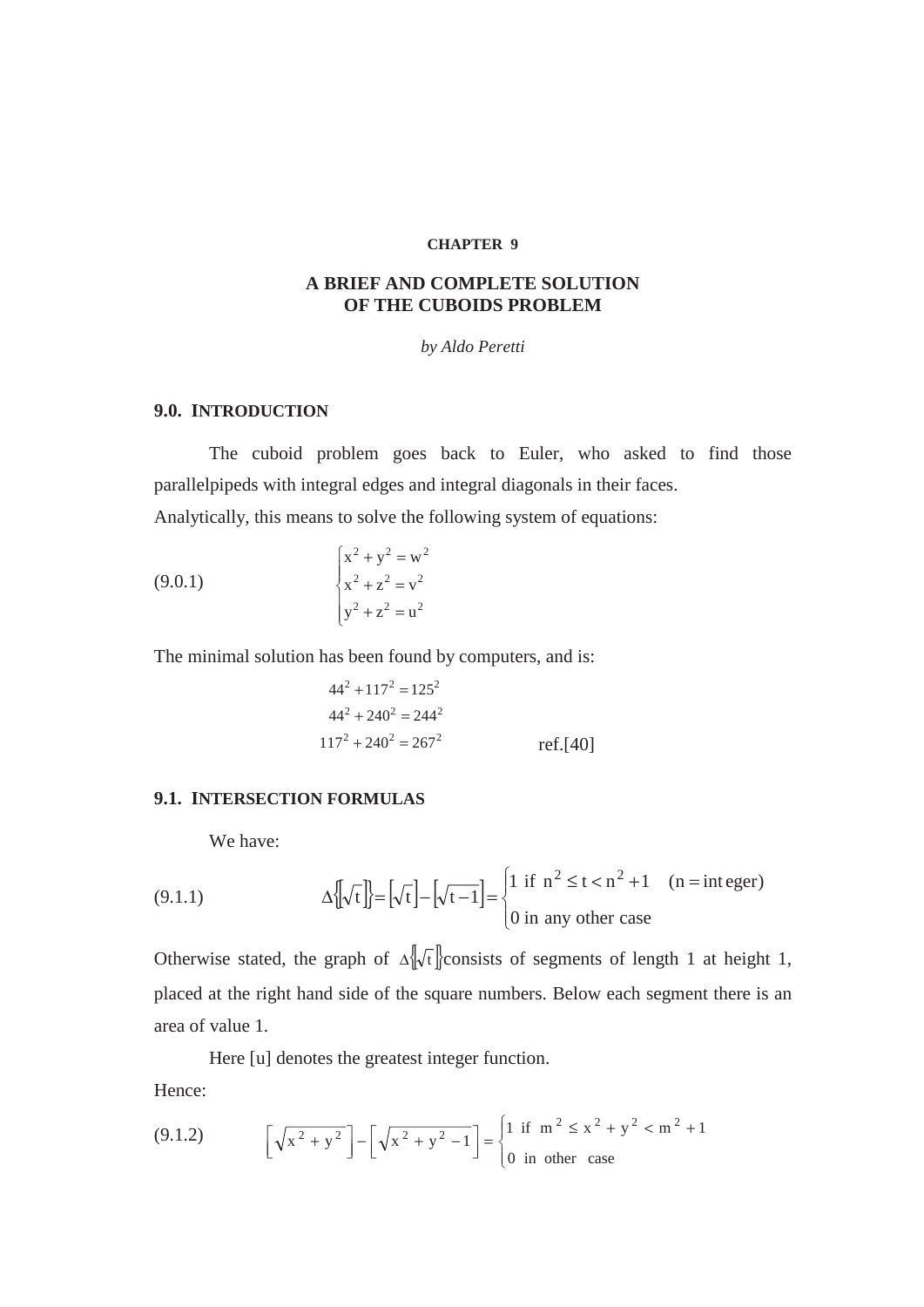$$
\[\sqrt{x^2 + y^2}\] - \[\sqrt{x^2 + z^2 - 1}\] = \begin{cases} 1 & \text{if } p^2 \le x^2 + z^2 < p^2 + 1 \\ 0 & \text{in other case} \end{cases}
$$
\n
$$
\[\sqrt{y^2 + z^2}\] - \[\sqrt{x^2 + z^2 - 1}\] = \begin{cases} 1 & \text{if } q^2 \le y^2 + z^2 < q^2 + 1 \\ 0 & \text{in other case} \end{cases}
$$

It is evident then that the quantity of solutions  $N(x_0, y_0, z_0)$  of system (9.0.1) with  $x \le x_0$ ,  $y \le y_0$ ,  $z \le z_0$  is given by the expression:

$$
(9.1.3) \qquad N(x_0, y_0, z_0) = \sum_{\substack{x_1 = 1 \ y_1 = 1}}^{x_0} \sum_{\substack{y_1 = 1 \ y_1 = 1}}^{y_0} \sum_{\substack{z_1 = 1 \ z_1 = 1}}^{z_0} \left[ \sqrt{x^2 + y^2} \right] - \left[ \sqrt{x^2 + y^2 - 1} \right] \times \left[ \sqrt{y^2 + z^2} \right] - \left[ \sqrt{y^2 + z^2 - 1} \right]
$$

For the sake of simplicity we write this as:

$$
(9.1.4) \tN(x_0, y_0, z_0) = \sum \sum \sum \Delta \left\{ \left| \sqrt{x^2 + y^2} \right| \right\} \cdot \Delta \left\{ \left| \sqrt{x^2 + z^2} \right| \right\} \cdot \Delta \left\{ \left| \sqrt{y^2 + z^2} \right| \right\}
$$

Taking into account the values of the  $\Delta$ 's as given in (2.2), we deduce:

$$
N(x_0, y_0, z_0) \cong \int_{1}^{x_0} \int_{1}^{y_0} \int_{1}^{z_0} \Delta \left\{ \left[ \sqrt{x^2 + y^2} \right] \right\} \cdot \Delta \left\{ \left[ \sqrt{x^2 + z^2} \right] \right\} \cdot \Delta \left\{ \left[ \sqrt{y^2 + z^2} \right] \right\} dx \cdot dy \cdot dz
$$

The equality sign holds when  $x_0$ ,  $y_0$  and  $z_0$  fall in an interval without squares or squares  $+ 1$ . In contrary case holds the asymptotic sign  $\sim$ .

#### **9.2. LEMMA (9.2.1)**

The following theorem can be found in ref [54].

Let be  $F(t)$  and  $G(t)$  two non decreasing functions that fulfill the following condition:

lim sup  $F(\lambda t)/F(\lambda) < \infty$  for all  $t > 0$ 

and such that

$$
L{F(u)} \approx L{G(u)} \text{ as } s \to 0
$$

Then the exact condition that they must fulfill in order that hold that: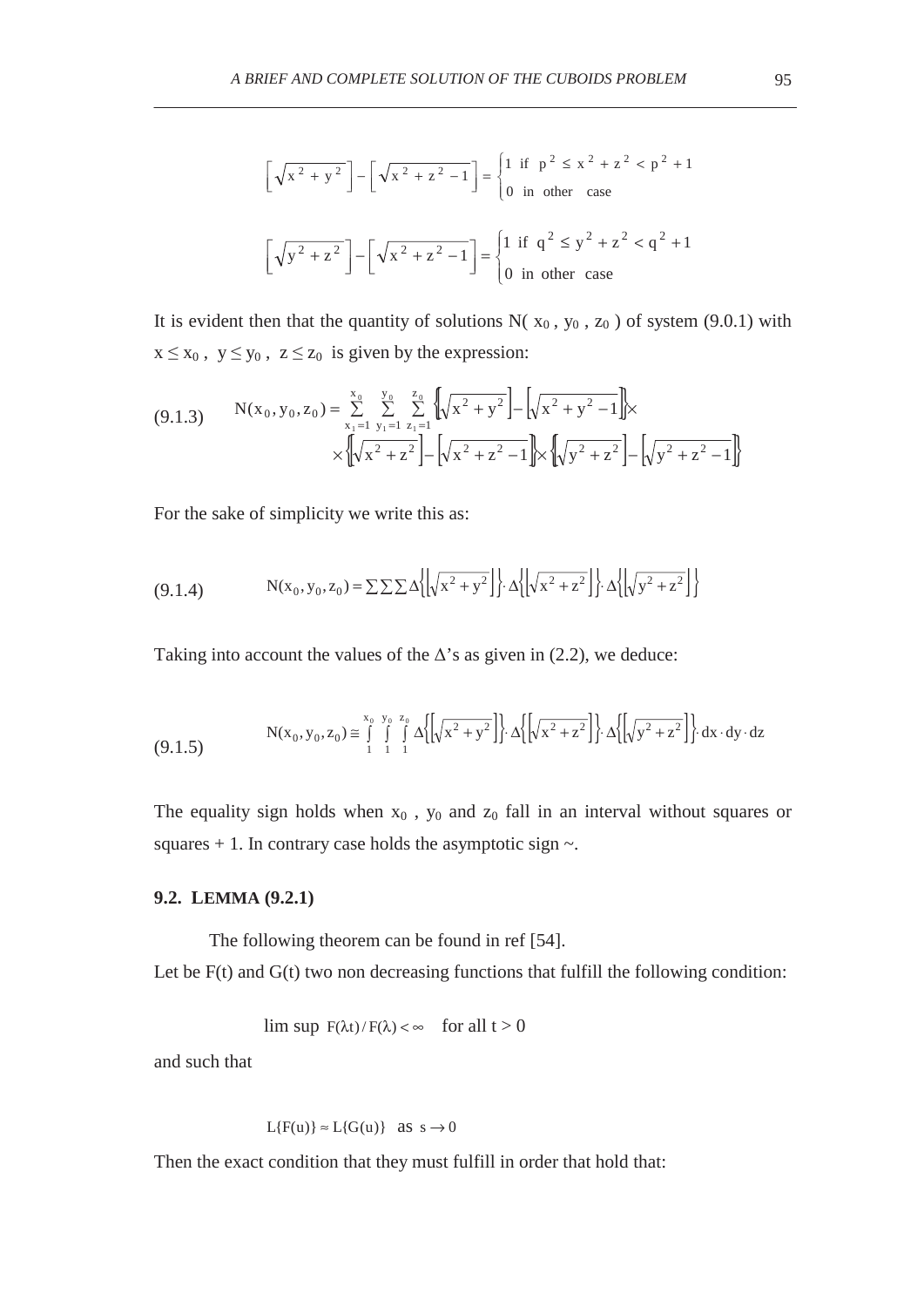$$
F(t) \approx G(t) \qquad \qquad \text{as } t \to \infty
$$

is that

$$
\limsup_{\lambda \to \infty} F(\lambda t) / F(\lambda)
$$
 be continuous at t=1

In the case of the function:

$$
F(t) = \Delta\{\left|\sqrt[k]{t}\right|\}
$$

we must check if:

$$
\lim_{\lambda \to \infty} \frac{F(\lambda t)}{F(\lambda)} = \lim_{\lambda \to \infty} \frac{\left[\sqrt[k]{\lambda t}\right] - \left[\sqrt[k]{(\lambda - 1)t}\right]}{\left[\sqrt[k]{\lambda}\right] - \left[\sqrt[k]{\lambda - 1}\right]} = \lim_{\lambda \to \infty} \frac{\left[\sqrt[k]{\lambda(1 + \epsilon)}\right] - \left[\sqrt[k]{(\lambda - 1)(1 + \epsilon)}\right]}{\left[\sqrt[k]{\lambda}\right] - \left[\sqrt[k]{\lambda - 1}\right]}
$$

is continuous when  $\varepsilon \to 0$ . Indeed, this is the case.

# **9.3. THE ASYMPTOTIC VALUE OF**  $\Delta$  **{[** $\sqrt[k]{t}$ **]}**

The formula

(9.3.1) 
$$
L\left[\sqrt[k]{t}\right] = \frac{1}{s} \sum_{n=1}^{\infty} e^{-sn^{k}}
$$

can be found in tables, or easily deduced from the definition of L, the Laplace transform.

From this follows (by the translation property of the Laplace transform) that:

(9.3.2) 
$$
L\left[\sqrt[k]{t}\right] - \left[\sqrt[k]{t-1}\right] = \frac{1 - e^{-s}}{s} \sum_{n=1}^{\infty} e^{-sn^k} = f(s)
$$

The function represented by the above series has a natural boundary on  $s = \sigma = 0$ Its Farey dissection

$$
(9.3.3) \qquad \sum_{n=1}^{\infty} e^{-sn^k} = \Gamma(1+1/k) \sum_{q=1}^{N} \sum_{h=0}^{q-1} \frac{w(k,q,h)}{q(s+2\pi i \frac{h}{q})^{1/k}} + O(N^{1/k-1})
$$

 $(h.q) = 1$ 

shows the poles it has there, and the values of the respective residues. Here

$$
w(k,q,h)=\sum_{x=0}^{q-1}e^{2\pi i x^kh/q}
$$

is the Weyl sum.  $\varphi\partial$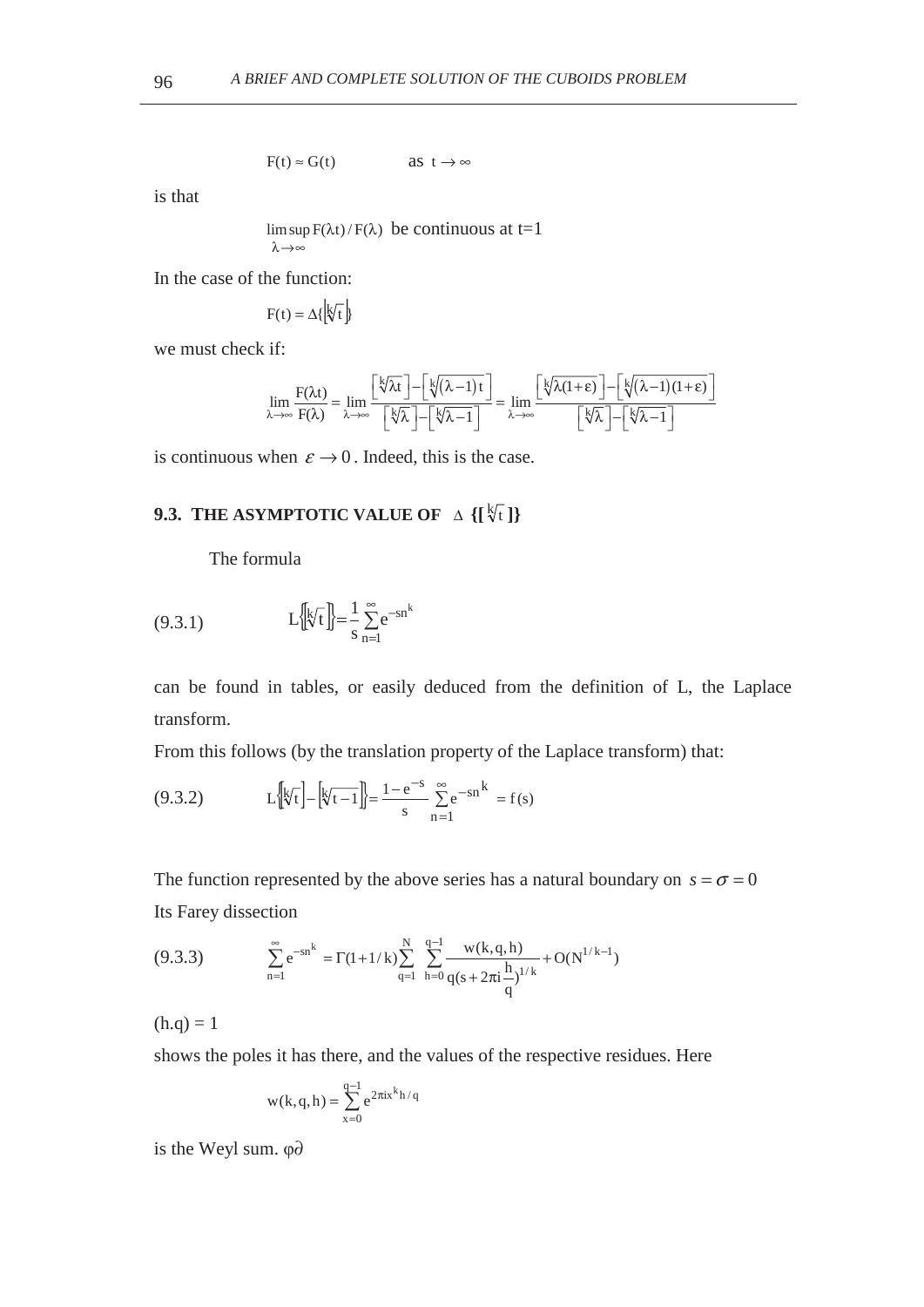From (9.3.2) and (9.3.3), putting that  $\Delta \left[\frac{k}{t}\right] = \left[\frac{k}{t}\right] - \left[\frac{k}{t-1}\right]$ , follows:

(9.3.4) 
$$
f(s) = L\left[\Delta\left[\sqrt[k]{t}\right]\right] = \frac{1 - e^{-s}}{s} \left\{ T(1 + 1/k) \sum_{q=h=0}^{N} \sum_{q(s+2\pi i h/q)}^{q-1} \frac{w(k,q,h)}{q^{s+k}} + O(N^{1/k-1}) \right\}
$$

or

$$
(9.3.5) \qquad \Delta \left[ \sqrt[k]{t} \right] = L^{-1} \left\{ \frac{1 - e^{-s}}{s} g_N(s) + \frac{1 - e^{-s}}{s} O(N^{1/k - 1}) \right\}
$$

where  $L^{-1}$  denotes the inverse Laplace transform.

The last term at right is entirely negligible. In fact, we have according to tables, that:

$$
L^{-1}\left\{\frac{1-e^{-s}}{s}\right\} = \begin{cases} 1 & \text{if } 0 < t < 1 \\ 0 & \text{if } t > 1 \end{cases}
$$

As we are interested only in the case when  $t > 1$ , we write (9.3.5) as:

(9.3.6) 
$$
\Delta \left[ k \sqrt{t} \right] = L^{-1} \left\{ \frac{1 - e^{-s}}{s} g_N(s) \right\} = L^{-1} \left\{ f^*(s) \right\} = f(t)
$$

we compare now  $f^*(s)$  with

$$
(9.3.7) \t\t g^*(s) = L^{-1}\{g_N(s)\}
$$

It is evident that

$$
(9.3.8) \t f^*(s) \approx g^*(s)
$$

as  $s \rightarrow 0$ .

The function  $\Delta \nvert \nvert$  fulfills the requirements of the Tauberian theorem of Lemma (9.2.1), and so we can assert that:

$$
(9.3.9) \tF(t) \approx G(t) \t as \t t \to \infty
$$

where

(9.3.10) 
$$
f(t) = L^{-1} \{f^*(s)\}
$$
  $G(t) = L^{-1} \{g^*(s)\}$ 

Hence

$$
(9.3.11) \tF(t) \approx G(t) = L^{-1} \{ g_N(s) \} = L^{-1} \left\{ T(1 + 1/k) \sum_{q=h=0}^{N} \sum_{q(s+2\pi i h/q)}^{q-1} \frac{w(k,q,h)}{q^s} \right\} =
$$

$$
=\frac{t^{1/k-1}}{k}\sum_{(h,q)=1}\frac{w(k,q,h)}{q}e^{-2\pi ih/qt}
$$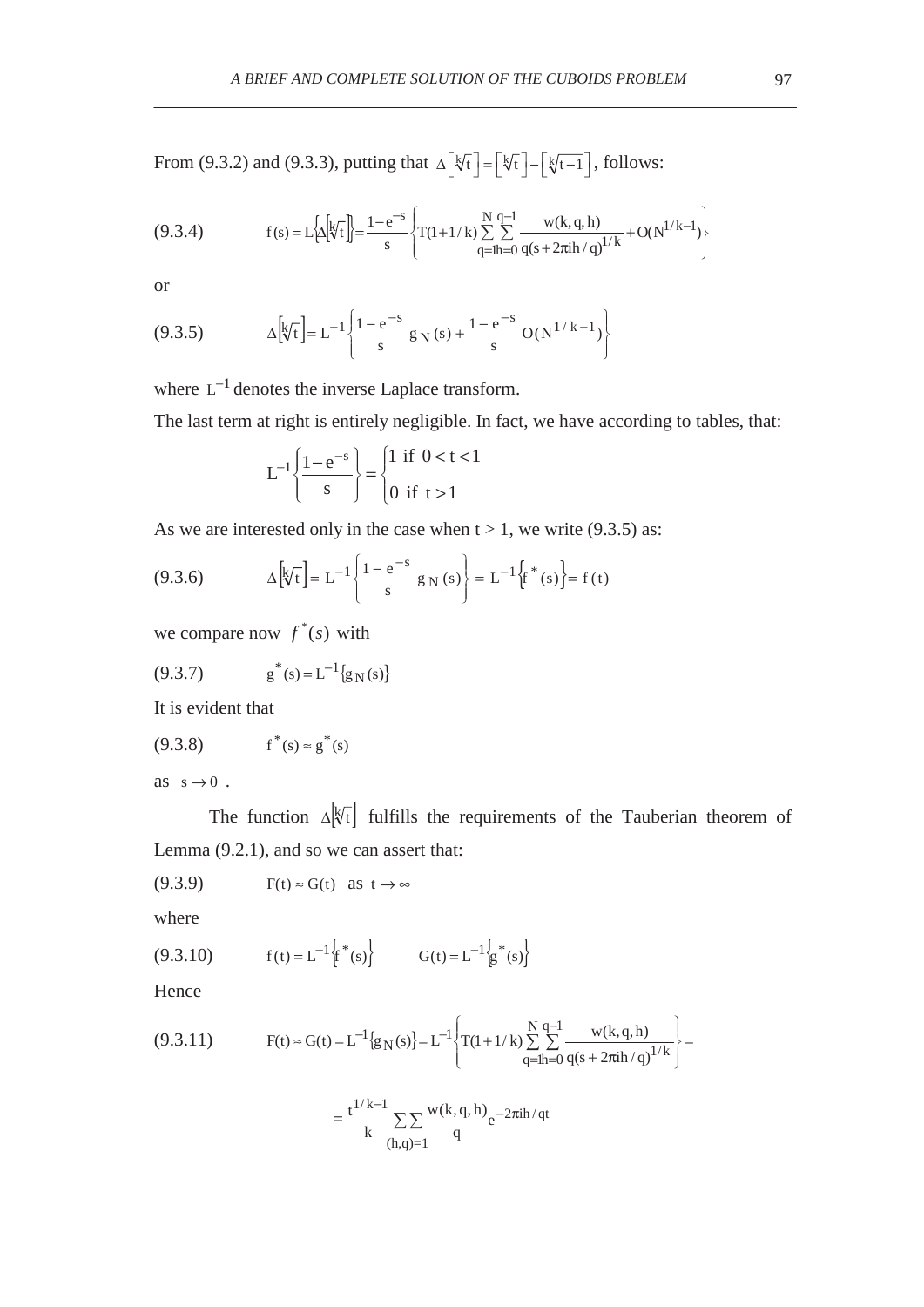From (9.3.10) and (9.3.6) follows our final formula:

(9.3.12) 
$$
\Delta \left[ k \sqrt{t} \right] \approx \frac{t^{1/k - 1}}{k} \sum_{q = lh = 0}^{N} \sum_{q}^{q - 1} \frac{w(k, q, h)}{q} e^{-2\pi i t h / q}
$$

$$
(h, q) = 1
$$

# **9.4. RETURN TO THE TRIPLE INTEGRAL**

Now we consider the special case k=2 in the preceding formula.

We obtain:

(9.4.1) 
$$
\Delta[\sqrt{t}]\approx \frac{1}{2}\sum_{q}\left(\sum_{h}\frac{w(2,q,h)}{q}e^{-2\pi i t h/q}\right)t^{-1/2}
$$

which we write simply as:

$$
\Delta\left(\!\!\left(\!\!\sqrt{t}\,\right)\!\!\right)\!\!\approx\!\frac{1}{2}\sum_{q=1}^N\frac{s(q,t)}{q}t^{-1/2}
$$

it follows that

$$
\Delta \left( \sqrt{x^2 + y^2} \right) \approx \frac{1}{2} \sum_{q=1}^{N} \frac{s(q, t_1)}{q} (x^2 + y^2)^{-1/2}
$$
  
(9.4.2) 
$$
\Delta \left( \sqrt{x^2 + z^2} \right) \approx \frac{1}{2} \sum_{q=1}^{N} \frac{s(q, t_2)}{q} (x^2 + z^2)^{-1/2}
$$

$$
\Delta \left( \sqrt{x^2 + z^2} \right) \approx \frac{1}{2} \sum_{q=1}^{N} \frac{s(q, t_3)}{q} (y^2 + z^2)^{-1/2}
$$

with  $t_1 = x^2 + y^2$   $t_2 = x^2 + z^2$   $t_3 = y^2 + z^2$ 

introduction of these formulas in (9.1.5) yields

(9.4.3) 
$$
N(x_0, y_0, z_0) \approx \int_{1}^{x_0} \int_{1}^{y_0} \frac{1}{8} \left( \sum \frac{S(q_1 t_1)}{q} \right) \left( \sum \frac{S(q_1 t_2)}{q} \right) \left( \sum \frac{S(q_1 t_3)}{q} \right) \cdot \frac{dx. dy. dz}{\sqrt{(x^2 + y^2)(x^2 + z^2)(y^2 + z^2)}}
$$

we apply now the first mean value theorem of the integral calculus successively to the variables, and deduce: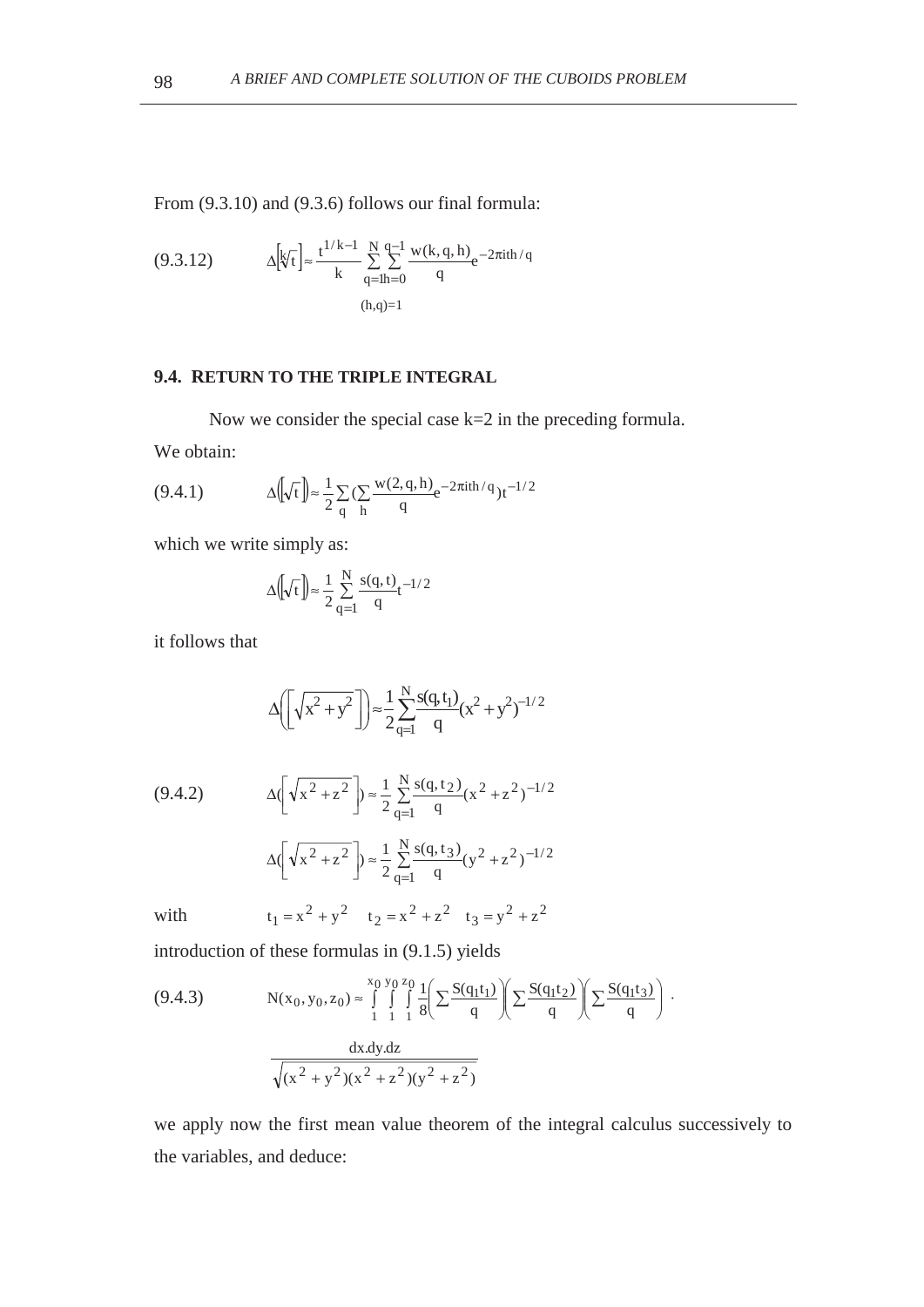$$
(9.4.4) \tN(x_0, y_0, z_0) \approx \frac{i}{8} \sum \frac{S(q, \xi_1)}{q} \sum \frac{S(q, \xi_2)}{q} \sum \frac{S(q, \xi_3)}{q}
$$
  

$$
\int_{1}^{x_0} \int_{1}^{y_0} \int_{1}^{z_0} \frac{dx \,dy \,dz}{\sqrt{(x^2 + y^2)(x^2 + z^2)(y^2 + z^2)}}
$$

where

 $\xi_1 = x_1^2 + y_1^2$  with  $1 < x_1 < x_0$   $1 < y_1 < y_0$  and so on

The question is now the evaluation of the integral

$$
I_{1=}\int_{1}^{x_0} \int_{1}^{y_0} \int_{1}^{z_0} \frac{dx \,dy.dz}{\sqrt{(x^2+y^2)(x^2+z^2)(y^2+z^2)}}
$$

In order to pass from Cartesian coordinates (x, y, z) to spherical coordinates  $(r, \varphi, \vartheta)$  holds the formula

> $\iiint f(x, y, z) dx \cdot dy \cdot dz = \iiint f(r \cdot \sin \varphi \cdot \cos \vartheta, r \cdot \sin \varphi \cdot \sin \vartheta, r \cdot \cos \varphi) r^2 \sin \varphi \cdot dr \cdot d\vartheta$ v 2 v  $f(x, y, z) dx dy dz = \int \int \int f(r \cdot \sin \varphi \cdot \cos \vartheta, r \cdot \sin \varphi \cdot \sin \vartheta, r \cdot \cos \varphi) r^2 \sin \varphi dr d\vartheta d\varphi$

see ref [8]

If  $1 \le x \le x_0$ ,  $1 \le y \le y_0$ ,  $1 \le z \le z_0$ , then:

 $x^{2} + y^{2} + z^{2} \le x_{0}^{2} + y_{0}^{2} + z_{0}^{2}$ 

This last value is nothing but  $D_0^2$ , the square of the diagonal of the cuboid.

Then r varies from  $\sqrt{3}$  to D<sub>0</sub>; the angle  $\varphi$  varies between 0 and

$$
\phi_0 \leq \frac{\pi}{2}
$$

the angle  $\vartheta_0$  varies between  $\vartheta_1$  and, consequently we have:

$$
\vartheta_0\leq \frac{\pi}{2}
$$

$$
(9.4.5) \tI1 = \frac{1}{8} \cdot \int_{\sqrt{3}}^{D_0} \frac{d\mathbf{r}}{r} \int_{0}^{\phi_0} \frac{d\phi}{\phi} \int_{\phi_1}^{\phi_0} \frac{d\vartheta}{\vartheta} \cdot \frac{d\vartheta}{\sqrt{\sin^2 \phi \cdot \cos^2 \theta + \cos^2 \phi} \sin^2 \phi \cdot \sin^2 \theta + \cos^2 \phi}
$$

The integrals involving  $\varphi$  and  $\vartheta$  are independent of r, and can be represented by a certain constant  $C(\varphi_0, \vartheta_0)$ . Hence we deduce:

(9.4.6) 
$$
I_1 = \frac{1}{8}C(\varphi_0, \vartheta_0) \log D_0 + O(1)
$$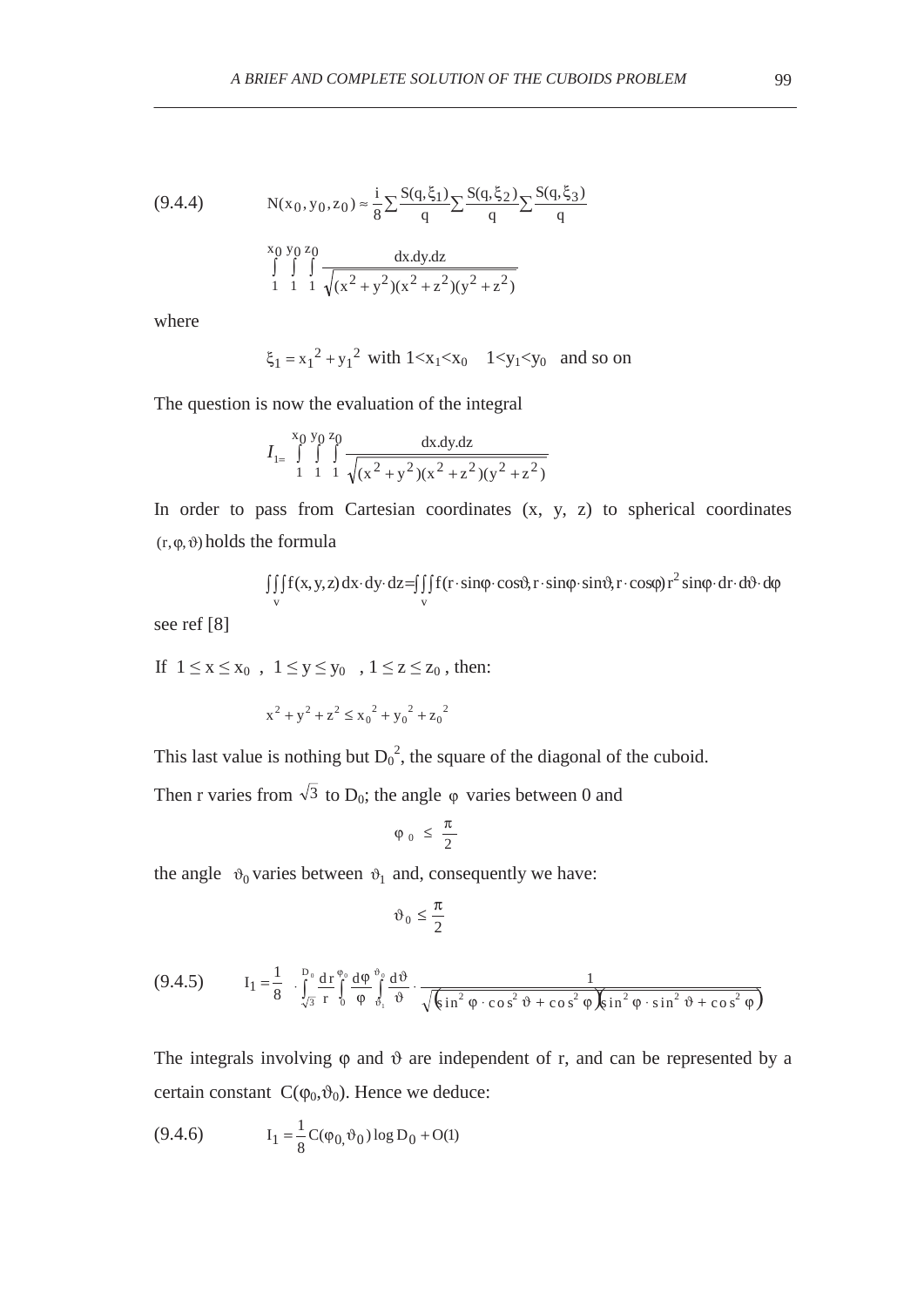Replacing in (9.4.5) we obtain:

$$
(9.4.7) \tN(x_0, y_0, z_0) \approx \frac{S}{8}C(\varphi_0, \vartheta_0) \log D_0 + O (1)
$$

A first consequence of (9.4.7) is that there are infinitely many solutions of the system  $(9.0.1)$ .

Many of them have been determined by actual calculation or still, by parametric formulas (see ref. [5], [7], [26] and [53]).

#### **9.5. PERFECT CUBOIDS**

What happens in the problem of cuboids when it is required that also the diagonal  $D = (\sqrt{x^2 + y^2 + z^2})$  be an integer? (The so called "perfect cuboids"). This is equivalent to solve the system:

(9.5.1) 
$$
\begin{cases} x^2 + y^2 = u^2 \\ x^2 + z^2 = v^2 \\ y^2 + z^2 = u^2 \\ x^2 + y^2 + z^2 = D^2 \end{cases}
$$

The quantity of solutions with  $1 \le x \le x_0$ ,  $1 \le y \le y_0$ ,  $1 \le z \le z_0$  is now:

$$
N(x_0, y_0, z_0) = \sum_{1}^{x_0} \sum_{1}^{y_0} \sum_{1}^{z_0} \Delta \left[ \sqrt{x^2 + y^2} \right] \Delta \left[ \sqrt{x^2 + z^2} \right] \Delta \left[ \sqrt{y^2 + z^2} \right] \Delta \left[ \sqrt{x^2 + y^2 + z^2} \right]
$$

It follows that:

$$
N(x_0, y_0, z_0) = \frac{S_1}{2^4} \int_{1}^{x_0} \int_{1}^{y_0} \int_{1}^{z_0} \frac{dx \cdot dy \cdot dz}{\sqrt{(x^2 + y^2)(x^2 + z^2)(y^2 + z^2)(x^2 + y^2 + z^2)}}
$$

where  $S_1$  is the new singular series, easily deducible from above.

Performing the same substitutions than before, we find:

$$
N(x_0, y_0, z_0) = \frac{S_1}{2^4}
$$
  

$$
\int_{\sqrt{3}}^{D} \frac{dr}{r^2} \int_{0}^{\varphi_0} d\varphi \int_{0}^{\varphi_0} d\vartheta \frac{1}{\sqrt{\sin^2 \varphi \cdot \cos^2 \vartheta + \cos^2 \varphi \left(\sin^2 \varphi \cdot \sin^2 \vartheta + \cos^2 \varphi\right)}} = O(1)
$$

for large D.